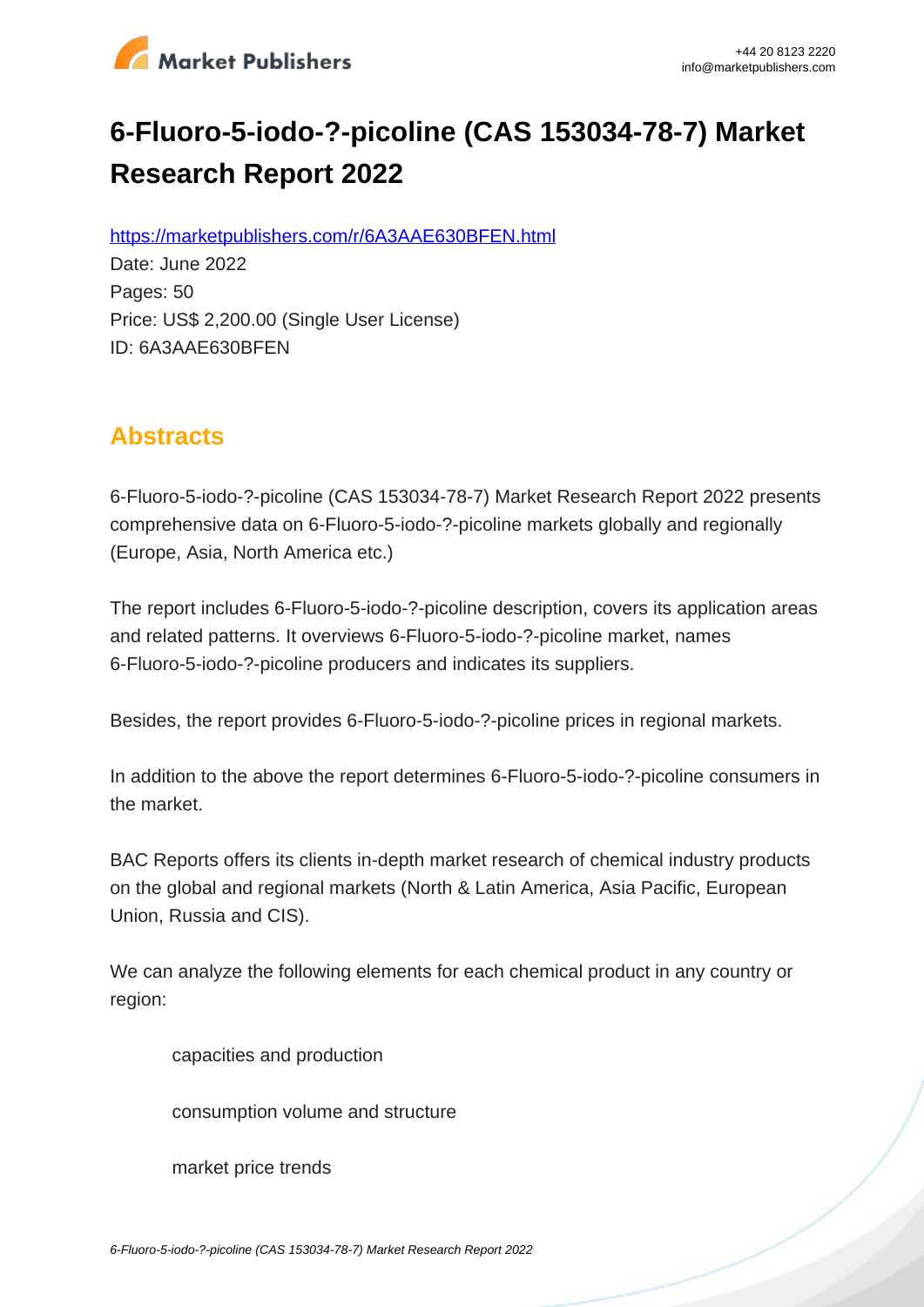

#### exports and imports

existing technologies

feedstock market condition

market news digest

market forecast.

6-Fluoro-5-iodo-?-picoline (CAS 153034-78-7) Market Research Report 2022 can feature:

market condition and estimations, market forecast

chemical product ranges, trademarks, analogous products, application areas

regional and global producers, consumers and traders (including contact details).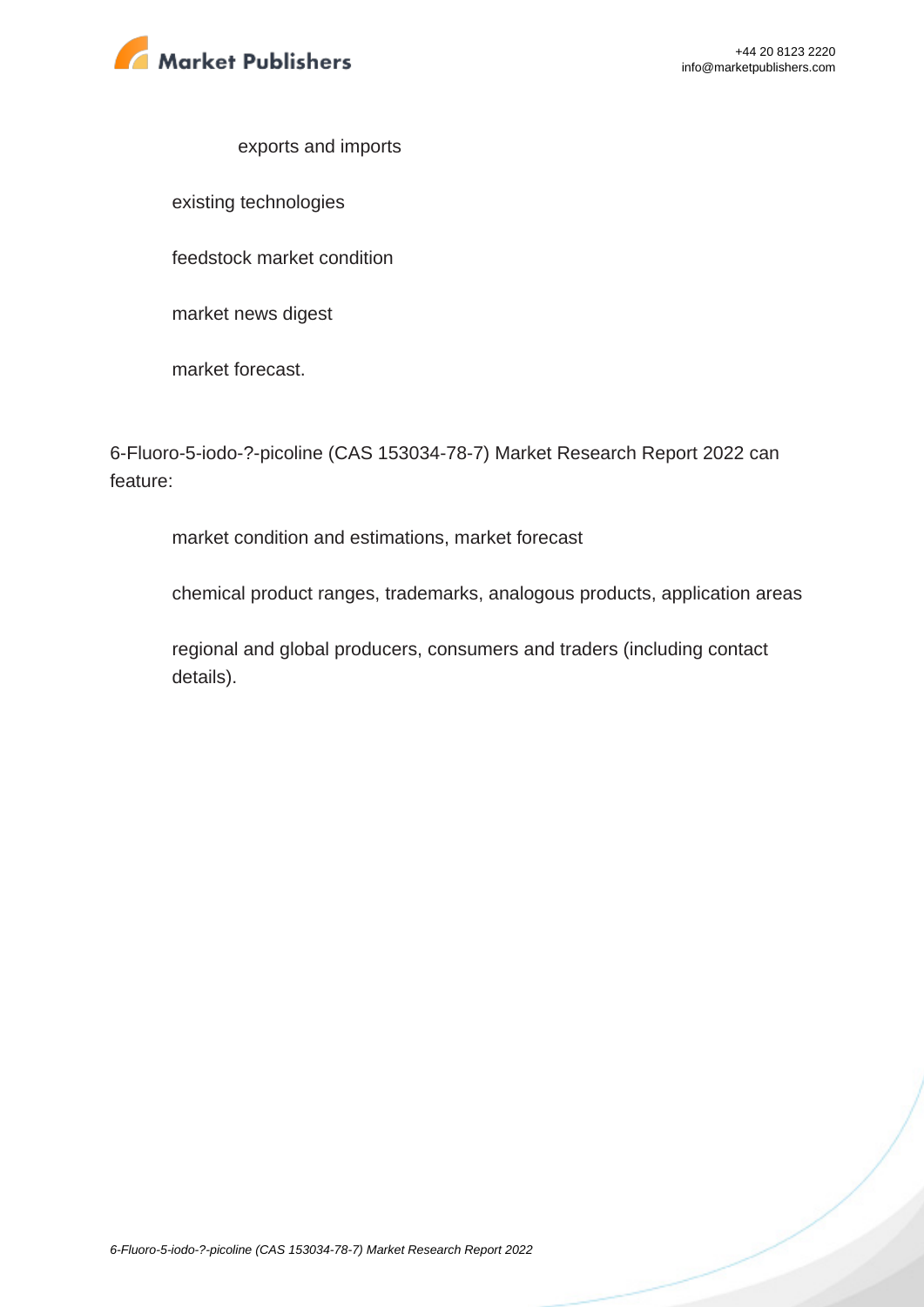

# **Contents**

### **1. 6-FLUORO-5-IODO-??-PICOLINE (CAS 153034-78-7)**

- 1.1. General information, synonyms
- 1.2. Composition, chemical structure
- 1.3. Safety information
- 1.4. Hazards identification
- 1.5. Handling and storage
- 1.6. Toxicological & ecological information
- 1.7. Transport information

### **2. 6-FLUORO-5-IODO-??-PICOLINE APPLICATIONS**

2.1. 6-Fluoro-5-iodo-?-picoline application spheres, downstream products

### **3. 6-FLUORO-5-IODO-??-PICOLINE MANUFACTURING METHODS**

#### **4. 6-FLUORO-5-IODO-??-PICOLINE PATENTS**

Abstract **Description** Summary of the invention Detailed description of the invention

#### **5. 6-FLUORO-5-IODO-??-PICOLINE MARKET WORLDWIDE**

- 5.1. General 6-Fluoro-5-iodo-?-picoline market situation, trends
- 5.2. Manufacturers of 6-Fluoro-5-iodo-?-picoline
- Europe
- Asia
- North America
- Other regions
- 5.3. 6-Fluoro-5-iodo-?-picoline suppliers (importers, local distributors)
- Europe
- Asia
- North America
- Other regions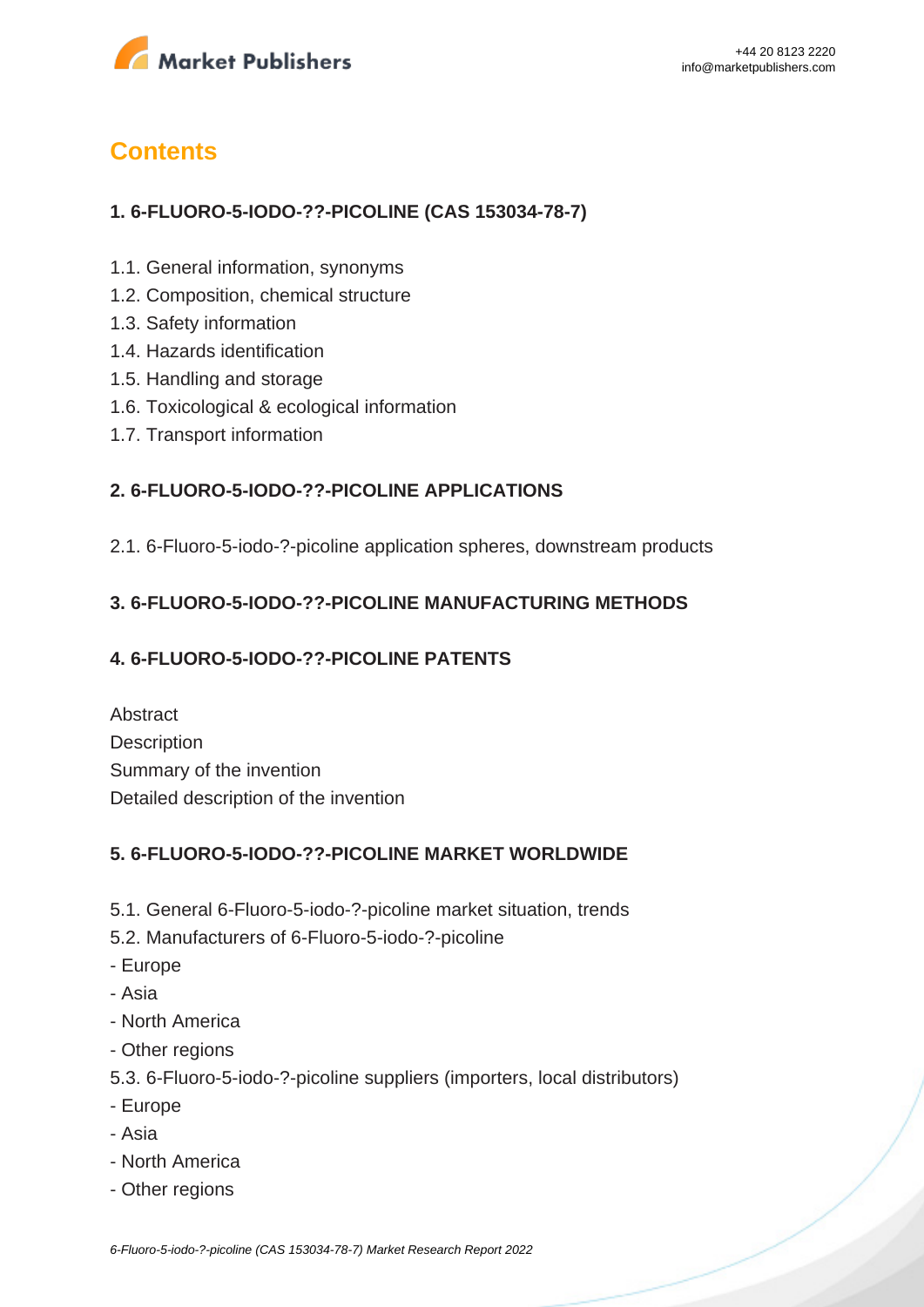

#### 5.4. 6-Fluoro-5-iodo-?-picoline market forecast

#### **6. 6-FLUORO-5-IODO-??-PICOLINE MARKET PRICES**

- 6.1. 6-Fluoro-5-iodo-?-picoline prices in Europe
- 6.2. 6-Fluoro-5-iodo-?-picoline prices in Asia
- 6.3. 6-Fluoro-5-iodo-?-picoline prices in North America
- 6.4. 6-Fluoro-5-iodo-?-picoline prices in other regions

#### **7. 6-FLUORO-5-IODO-??-PICOLINE END-USE SECTOR**

7.1. 6-Fluoro-5-iodo-?-picoline market by application sphere

#### 7.2. 6-Fluoro-5-iodo-?-picoline downstream markets trends and prospects

\*Please note that 6-Fluoro-5-iodo-?-picoline (CAS 153034-78-7) Market Research Report 2022 is a half ready publication and contents are subject to change. It only requires updating with the help of new data that are constantly retrieved from Publisher's databases and other sources. This updating process takes 5-7 business days after order is placed. Thus, our clients always obtain a revised and updated version of each report. Please also note that we do not charge for such an updating procedure. BAC Reports has information for more than 25,000 different chemicals available but it is impossible to have all reports updated immediately. That is why it takes 5-7 days to update a report after an order is received.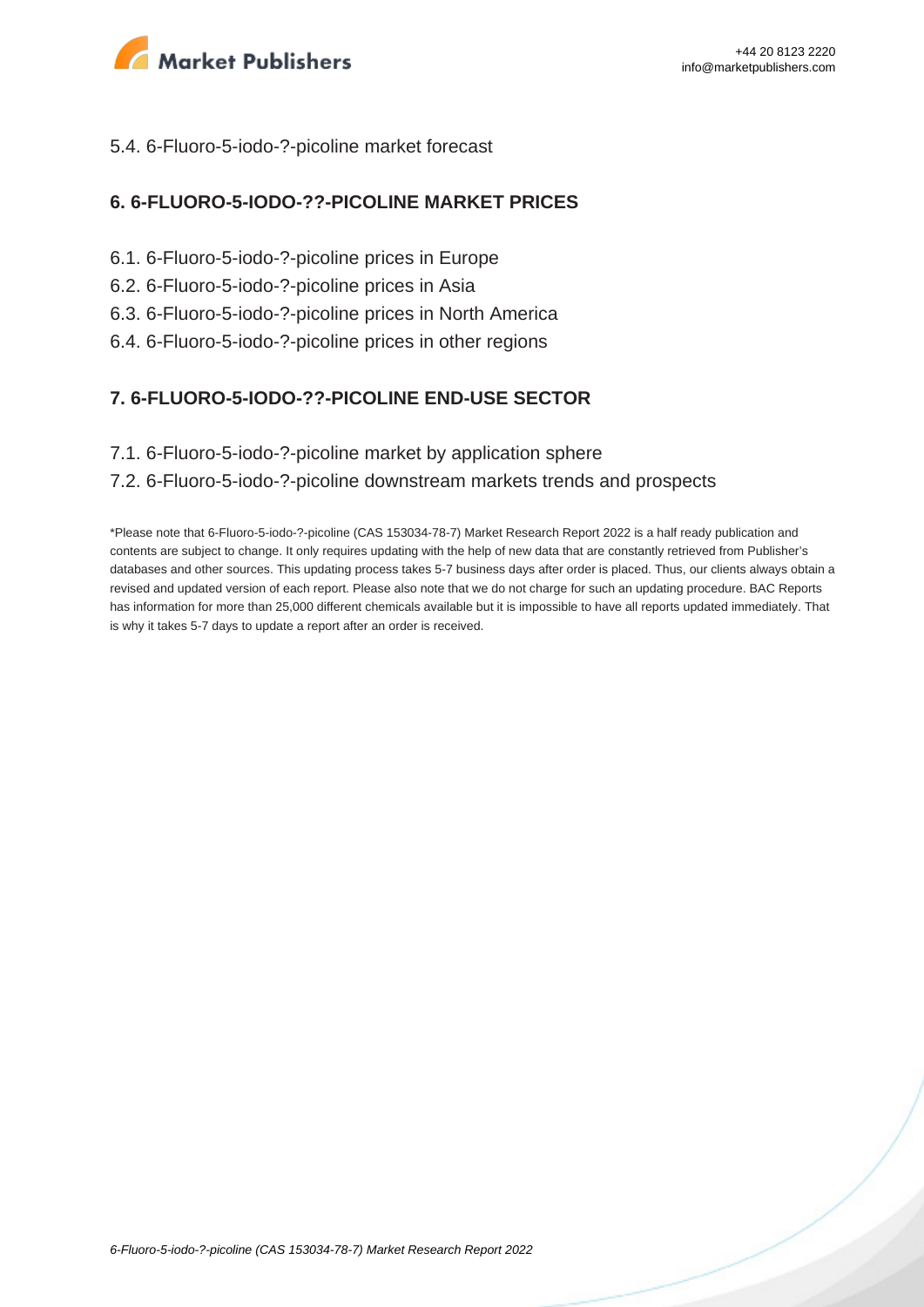

# **About**

| <b>Product Name:</b> |  |
|----------------------|--|
| Synonyms:            |  |

6-Fluoro-5-iodo-?-picoline

2-Fluoro-3-iodo-5-methylpyridine

CAS#: 153034-78-7 Formula:  $C_6H_5FH$ Molecular Weight: 237.01

[6-Fluoro-5-iodo-?-picoline \(CAS 153034-78-7\) Market Research Report 2022](https://marketpublishers.com/report/industry/chemicals_petrochemicals/6_fluoro_5_iodo_picoline-153034-78-7_market_research_report.html)